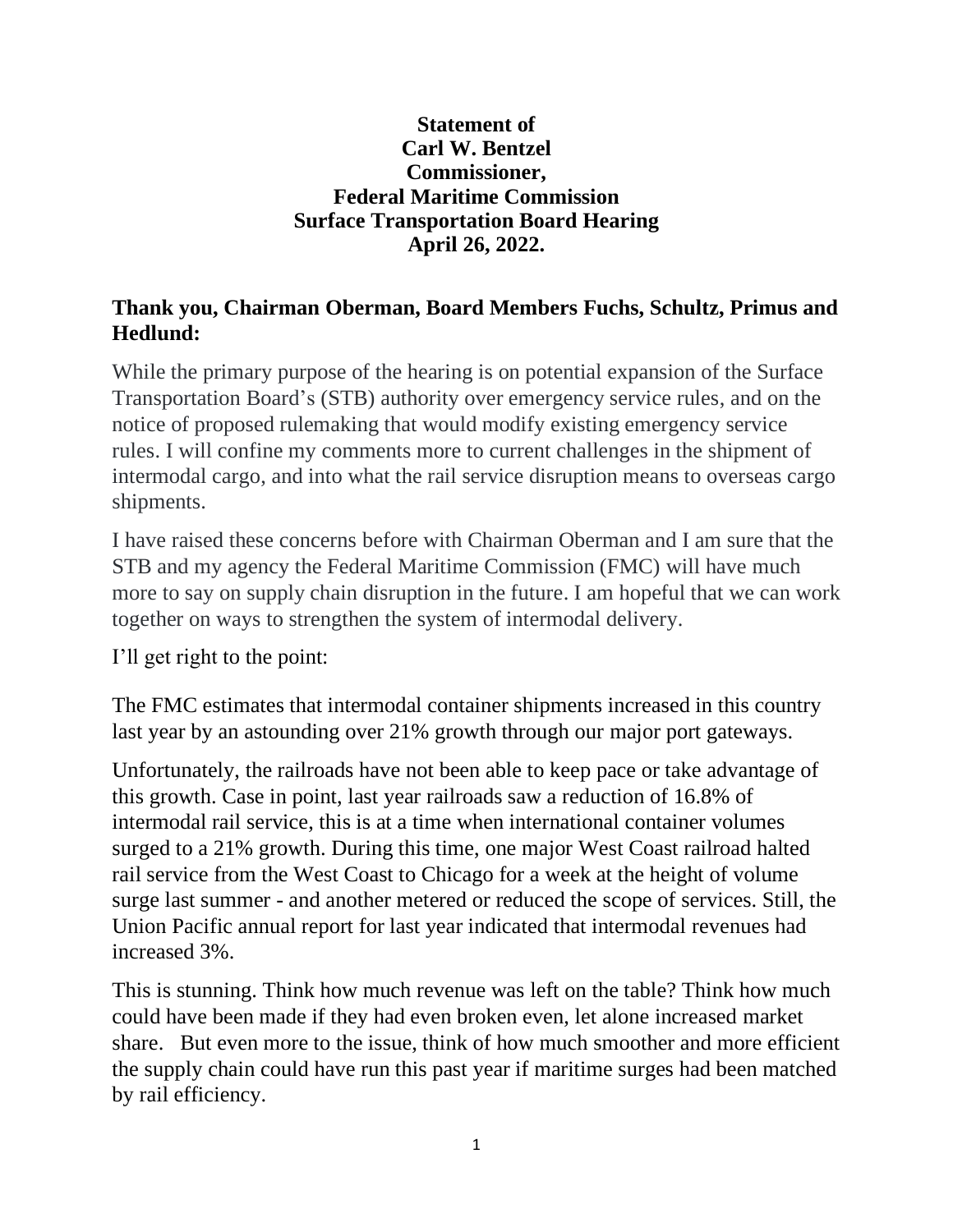While this might seem like a condemnation of the railroad industry, it is in fact a plea.

Our nation desperately needs railroad service at U.S. ports. There simply is not enough space or land in our major port areas to continue to rely mostly on trucking distribution. Since the start of the pandemic, I have visited major port and freight gateways in the United States ----and the message from maritime industry leaders is always the same, they need expanded rail services, so cargo can move expediently and efficiently. Quite frankly, there needs to be better coordination in moving boxes from the ports and onto rail. That means more capacity, more equipment, and a willingness to communicate. I do not believe that existing port infrastructure will be able to handle our international trade without committed railroad investment and participation.

In the longer term, cargo distribution must take place away from our heavily congested ports. There is nascent growth of a system of inland ports and distribution centers, but much work remains if we are to handle projected volumes of growth in the supply chain. U.S. railroads must be engaged not only connect the dots of the supply chain but stimulate this growth. Our ports and maritime industry cannot be relied upon to warehouse and distribute our nation's cargo, ports are facilitators of freight—not distribution centers.

What also concerns me is that other countries have already figured this out. The U.S. has been slow to make meaningful investments in connecting our maritime infrastructure with our rail network. For instance, market share for U.S.-bound cargo from the West Coast in 2007 was dominated by U.S. ports with a 60.7% share while Canadian ports had 39.3% market share. By 2019, for the same market U.S. ports were 44.1% share while Canadian ports now were dominant with a 55.9% market share. The Canadian government has enacted legislation to support Atlantic and Pacific port gateways, and this has hurt our ports, the workers who work on intermodal shipping and U.S. railroads who serve the ports.

In the marketplace this means that the investment in Canadian port infrastructure has shifted cargo from U.S. ports to Canadian ports, where the Canadian government has invested more federal funds and enacted more favorable policies supporting their ports and railroads.

We need to do a better job investing and connecting our infrastructure assets. The railroads need to stop reading stock market prices and focus on revenue growth. Intermodal shipping is the growth market in international shipping as more nations